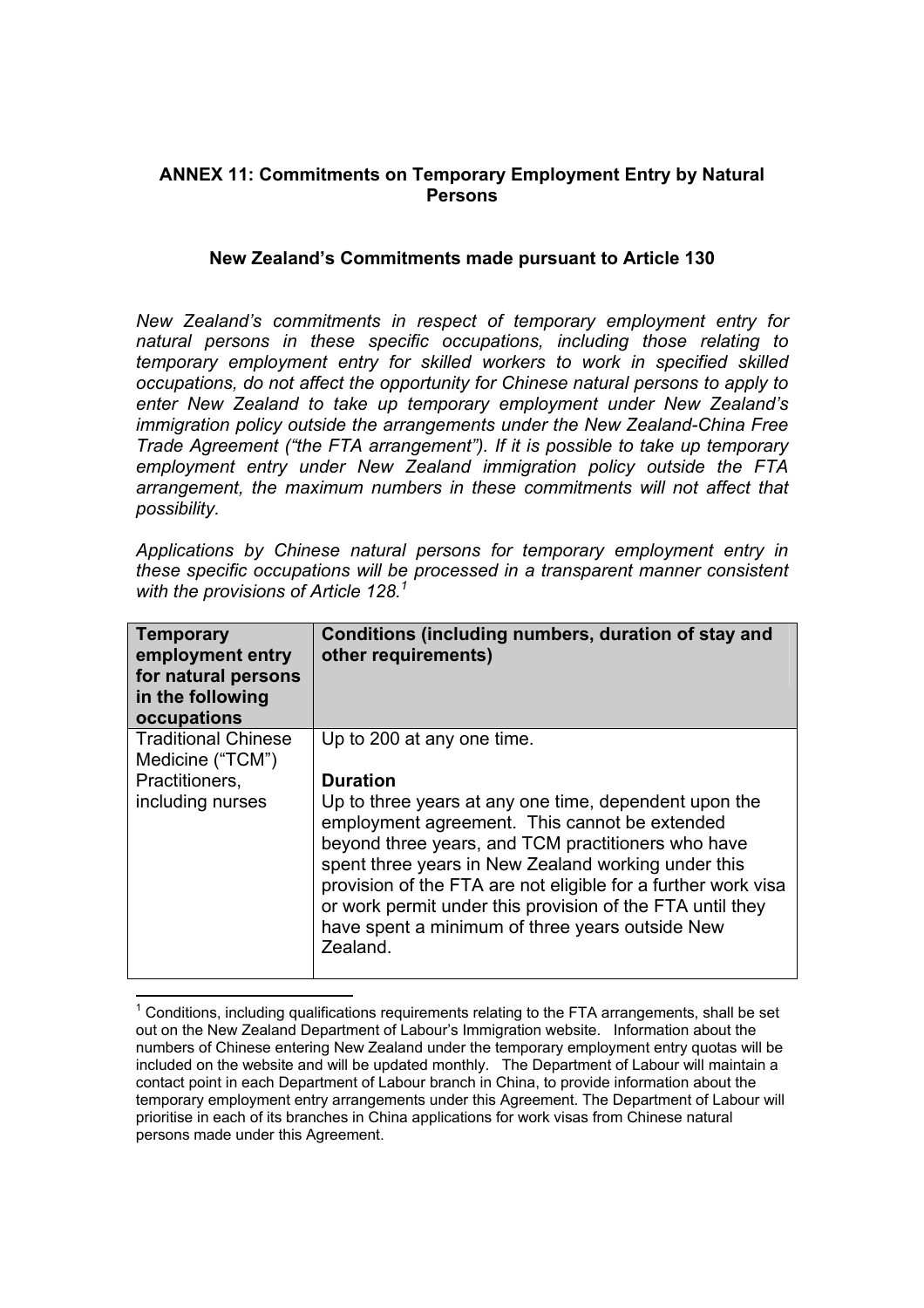| <b>Temporary</b><br>employment entry<br>for natural persons<br>in the following<br>occupations | Conditions (including numbers, duration of stay and<br>other requirements)                                                                                                                                                                                                                                                                                                                                                                          |
|------------------------------------------------------------------------------------------------|-----------------------------------------------------------------------------------------------------------------------------------------------------------------------------------------------------------------------------------------------------------------------------------------------------------------------------------------------------------------------------------------------------------------------------------------------------|
|                                                                                                | <b>Requirements</b><br>A Chinese national who has a higher education <sup>2</sup> degree,<br>requiring at least three years of successful study in<br><b>Traditional Chinese Medicine from an institution</b><br>recognised by the Chinese government.                                                                                                                                                                                              |
| <b>Chinese Chefs</b>                                                                           | Up to 200 at any one time.                                                                                                                                                                                                                                                                                                                                                                                                                          |
|                                                                                                | <b>Duration</b><br>Up to three years at any one time, dependent upon the<br>employment agreement. This cannot be extended<br>beyond three years, and Chinese chefs who have spent<br>three years in New Zealand working under this provision<br>of the FTA are not eligible for a further work visa or work<br>permit under this provision of the FTA until they have<br>spent a minimum of three years outside New Zealand.<br><b>Requirements</b> |
|                                                                                                | A Chinese national who has a Chinese Occupational<br>Skills Testing Authority Certificate Level 3 in traditional<br>Chinese cuisine.                                                                                                                                                                                                                                                                                                                |
| <b>Mandarin Teaching</b><br>Aides                                                              | Up to 150 at any one time.                                                                                                                                                                                                                                                                                                                                                                                                                          |
|                                                                                                | <b>Duration</b><br>Up to three years at any one time, dependent upon the<br>employment agreement. This cannot be extended<br>beyond three years, and Mandarin Teaching Aides who<br>have spent three years in New Zealand working under this<br>provision of the FTA are not eligible for a further work visa<br>or work permit under this provision of the FTA until they<br>have spent a minimum of three years outside New<br>Zealand.           |
|                                                                                                | <b>Requirements</b><br>A Chinese national who carries out a range of language-<br>teaching duties to assist the professional work of teachers<br>in a New Zealand classroom, and thereby supports the<br>acquisition of the Mandarin language by New Zealand                                                                                                                                                                                        |

2 As defined in China's Higher Education Law of 1998.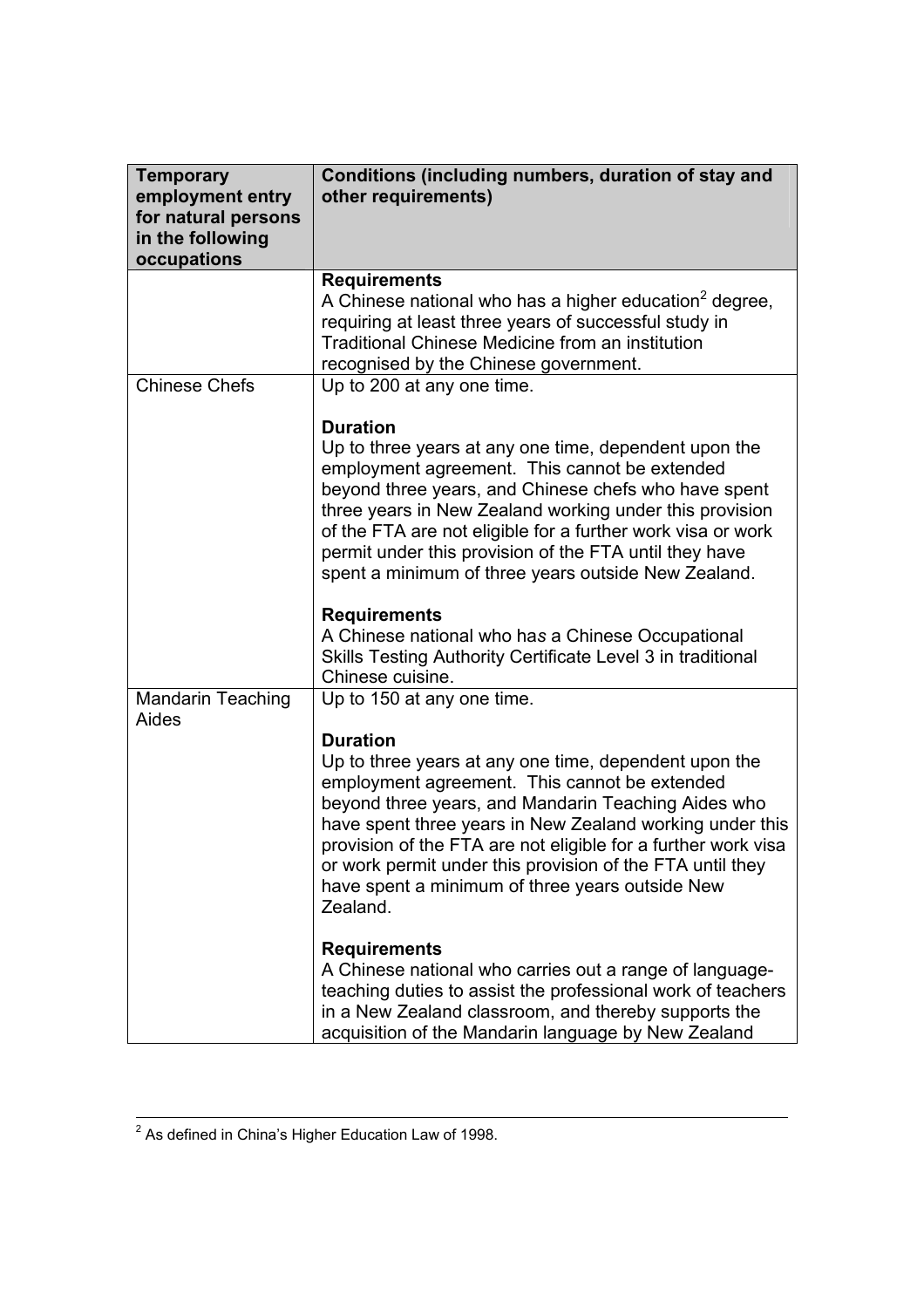| <b>Temporary</b><br>employment entry<br>for natural persons<br>in the following<br>occupations | Conditions (including numbers, duration of stay and<br>other requirements)                                                                                                                                                                                                                                                                                                                                                |
|------------------------------------------------------------------------------------------------|---------------------------------------------------------------------------------------------------------------------------------------------------------------------------------------------------------------------------------------------------------------------------------------------------------------------------------------------------------------------------------------------------------------------------|
|                                                                                                | school students. Mandarin language teaching aides must<br>have a higher education <sup>3</sup> degree, requiring at least three<br>years of successful study.                                                                                                                                                                                                                                                             |
| Chinese Wushu<br><b>Martial Arts Coaches</b>                                                   | Up to 150 at any one time.                                                                                                                                                                                                                                                                                                                                                                                                |
|                                                                                                | <b>Duration</b>                                                                                                                                                                                                                                                                                                                                                                                                           |
|                                                                                                | Up to three years at any one time, dependent upon the<br>employment agreement. This cannot be extended<br>beyond three years, and Wushu Martial Arts coaches who<br>have spent three years in New Zealand working under this<br>provision of the FTA are not eligible for a further work visa<br>or work permit under this provision of the FTA until they<br>have spent a minimum of three years outside New<br>Zealand. |
|                                                                                                | <b>Requirements</b>                                                                                                                                                                                                                                                                                                                                                                                                       |
|                                                                                                | A Chinese national with Wushu Grade 3-5 Certificate and<br>a post-compulsory education <sup>4</sup> qualification in either<br>physical education or teaching, requiring at least two<br>years of successful study from an institution recognised<br>by the Chinese Government.                                                                                                                                           |
|                                                                                                | <b>OR</b>                                                                                                                                                                                                                                                                                                                                                                                                                 |
|                                                                                                | Chinese Wushu Grade 6-9 Certificate and five years<br>teaching experience.                                                                                                                                                                                                                                                                                                                                                |
| <b>Chinese Tour</b><br>Guides                                                                  | Up to 100 at any one time.                                                                                                                                                                                                                                                                                                                                                                                                |
|                                                                                                | <b>Duration</b>                                                                                                                                                                                                                                                                                                                                                                                                           |
|                                                                                                | Up to three years, dependent on the employment<br>agreement. This cannot be extended beyond three years,<br>and Chinese Tour Guides who have spent three years in<br>New Zealand working under this provision of the FTA are<br>not eligible for a further work visa or permit under this<br>provision of the FTA until they have spent a minimum of                                                                      |

<sup>3</sup> As defined in China's Higher Education Law of 1998.<br><sup>4</sup> In China this is education undertaken following completion of 9 years compulsory education. Nine years compulsory education is defined in China's Compulsory Education Law of 2006.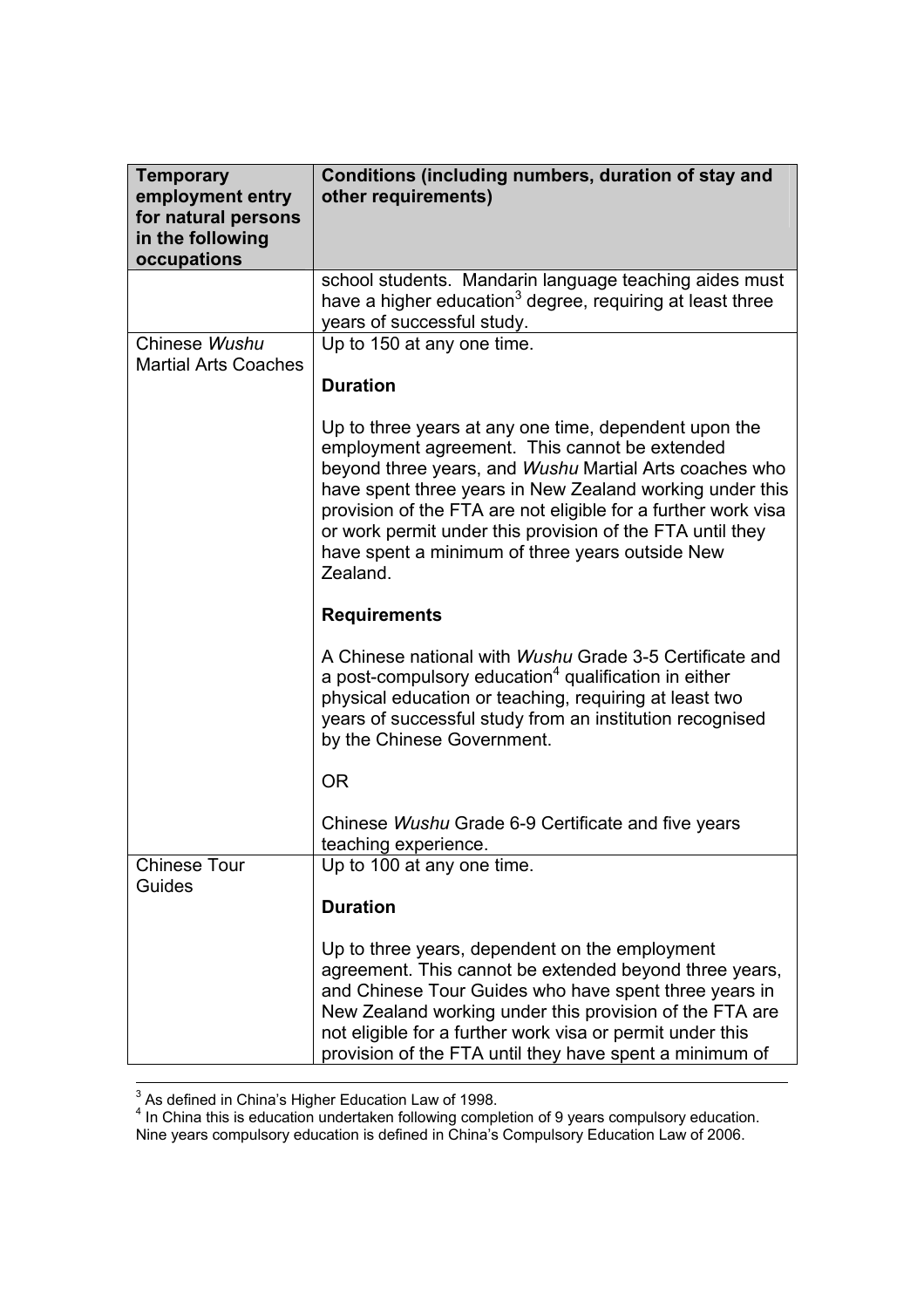| <b>Temporary</b><br>employment entry<br>for natural persons<br>in the following<br>occupations             | Conditions (including numbers, duration of stay and<br>other requirements)                                                                                                                                                                                                                                                                                                                                                                                                                                                                                                                                                                                                                                                                                                                                                                                                                                                                                                                                                                                                                                                                                                          |
|------------------------------------------------------------------------------------------------------------|-------------------------------------------------------------------------------------------------------------------------------------------------------------------------------------------------------------------------------------------------------------------------------------------------------------------------------------------------------------------------------------------------------------------------------------------------------------------------------------------------------------------------------------------------------------------------------------------------------------------------------------------------------------------------------------------------------------------------------------------------------------------------------------------------------------------------------------------------------------------------------------------------------------------------------------------------------------------------------------------------------------------------------------------------------------------------------------------------------------------------------------------------------------------------------------|
|                                                                                                            | three years outside New Zealand.<br><b>Requirements</b>                                                                                                                                                                                                                                                                                                                                                                                                                                                                                                                                                                                                                                                                                                                                                                                                                                                                                                                                                                                                                                                                                                                             |
| <b>Temporary</b><br>employment entry<br>for skilled workers<br>to work in specified<br>skilled occupations | A Chinese national who, at the time of application for a<br>visa under this provision of the FTA, holds a valid Tour<br>Guide Licence in China (consistent with any relevant<br>current or future arrangements between the Parties,<br>including any agreed in the context of Approved<br>Destination Status ("ADS") requirements). Chinese Tour<br>Guides must be able to demonstrate knowledge of New<br>Zealand, and hold International English Language Testing<br>System ("IELTS") Level 5 in Listening and Speaking<br>English.<br>Entry in respect of skilled workers in specified occupations<br>drawn from sectors in which New Zealand has an<br>identified skills shortage. The sectors to which this<br>commitment applies shall be set out in an arrangement<br>established by an exchange of letters between the<br>Parties, which shall be reviewed every five years by the<br>Committee on Movement of Natural Persons. The Parties<br>shall work towards the conclusion of a mutually<br>satisfactory outcome to the review. Until agreement is<br>reached, or as otherwise mutually agreed, the five-year<br>arrangement applying immediately prior to the review |
|                                                                                                            | shall remain in place.<br>Entrants shall be Chinese nationals.                                                                                                                                                                                                                                                                                                                                                                                                                                                                                                                                                                                                                                                                                                                                                                                                                                                                                                                                                                                                                                                                                                                      |
|                                                                                                            | If the requirements for a skilled occupation<br>1<br>category identified as being in shortage in New Zealand,<br>which is a specified skilled occupation under the FTA<br>arrangement, are lowered, the requirements for that<br>specified skilled occupation under the FTA arrangement<br>will be correspondingly lowered.                                                                                                                                                                                                                                                                                                                                                                                                                                                                                                                                                                                                                                                                                                                                                                                                                                                         |
|                                                                                                            | For any specified skilled occupation category in the<br>$\overline{2}$<br>FTA arrangement, which still remains in the skills<br>shortages list, if the qualifications or work experience<br>requirements for that skilled occupation category identified<br>as being in shortage in New Zealand are more restrictive,                                                                                                                                                                                                                                                                                                                                                                                                                                                                                                                                                                                                                                                                                                                                                                                                                                                               |